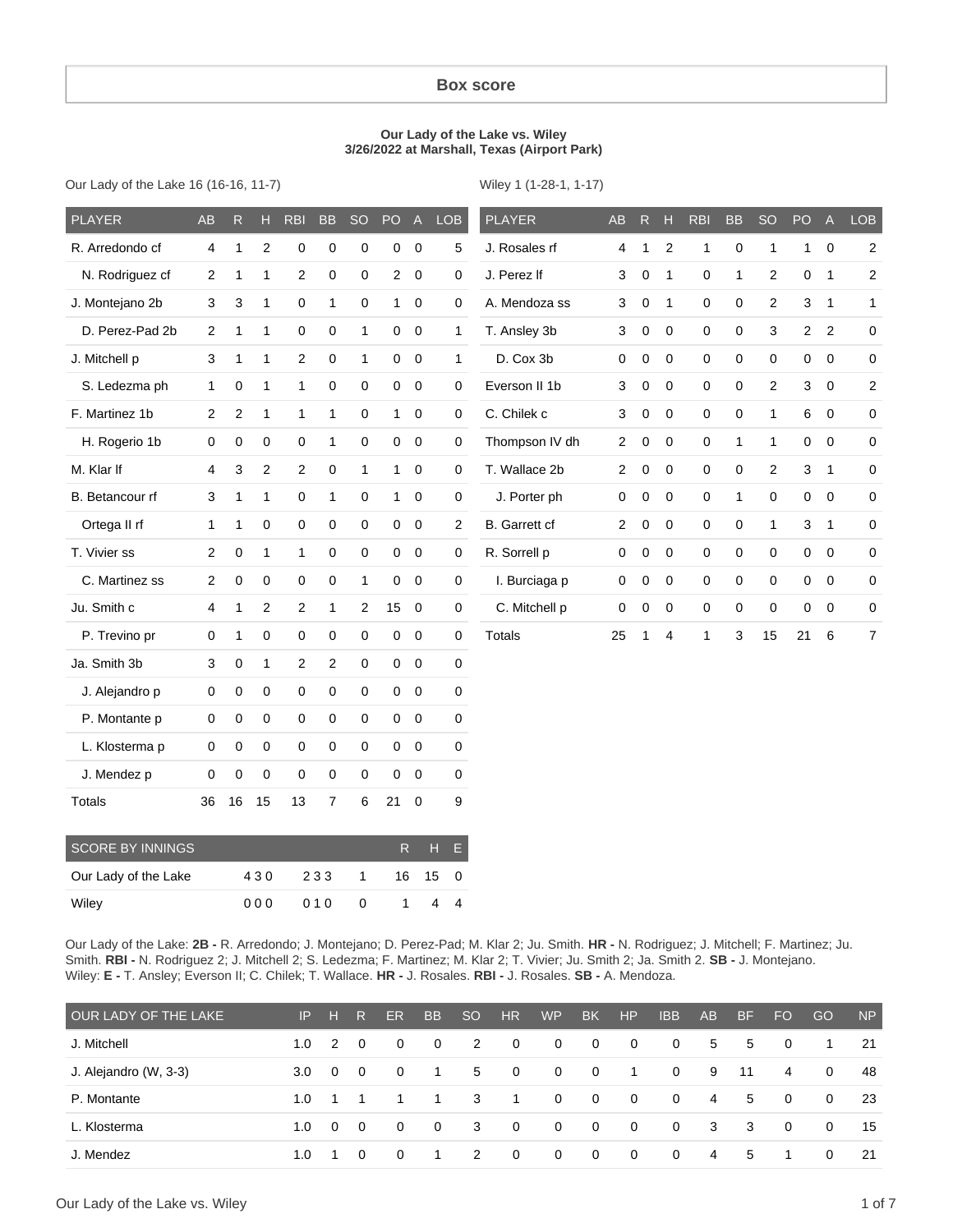| Totals              |     |    | 7.0<br>4 |           |                | 3             | 15             | 1            | $\mathbf{0}$   | $\overline{0}$ | 1           | 25<br>$\mathbf{0}$ | 29        | 5         |     | 128            |
|---------------------|-----|----|----------|-----------|----------------|---------------|----------------|--------------|----------------|----------------|-------------|--------------------|-----------|-----------|-----|----------------|
| <b>WILEY</b>        | IP  | н  | R        | <b>ER</b> | <b>BB</b>      | <sub>SO</sub> | <b>HR</b>      | <b>WP</b>    | <b>BK</b>      | HP             | <b>IBB</b>  | <b>AB</b>          | <b>BF</b> | <b>FO</b> | GO. | N <sub>P</sub> |
| R. Sorrell (L, 0-6) | 3.0 |    |          | 3         | 3              | 2             | $\overline{0}$ | $\mathbf{0}$ | $\overline{0}$ | -1             | 0           | 17                 | 21        | 4         | 2   | 72             |
| I. Burciaga         | 2.0 | 3  | 5        | 5         | $\overline{1}$ | 3             | 2              | $\mathbf{0}$ | $\mathbf{0}$   | 3              | $\mathbf 0$ | 9                  | 13        | 2         | 1.  | 58             |
| C. Mitchell         | 2.0 | 5  | 4        | 3         | 3              | $\mathbf 1$   | 2              | $\mathbf{0}$ | $\overline{0}$ | $\mathbf 0$    | $\mathbf 0$ | 10                 | 13        | 3         | 1   | 50             |
| Totals              | 7.0 | 15 | 16       | 11        |                | 6             | 4              | $\mathbf{0}$ | $\mathbf{0}$   | 4              | $\mathbf 0$ | 36                 | 47        | 9         | 4   | 180            |

Our Lady of the Lake: **Batters Faced -** J. Mitchell 5; J. Alejandro 11; P. Montante 5; L. Klosterma 3; J. Mendez 5. **HBP -** J. Alejandro. Wiley: **Batters Faced -** R. Sorrell 21; I. Burciaga 13; C. Mitchell 13. **HBP -** R. Sorrell; I. Burciaga 3.

**Start:** 3:25 PM **Duration:** 2:30 **Attendance:** 0

Weather: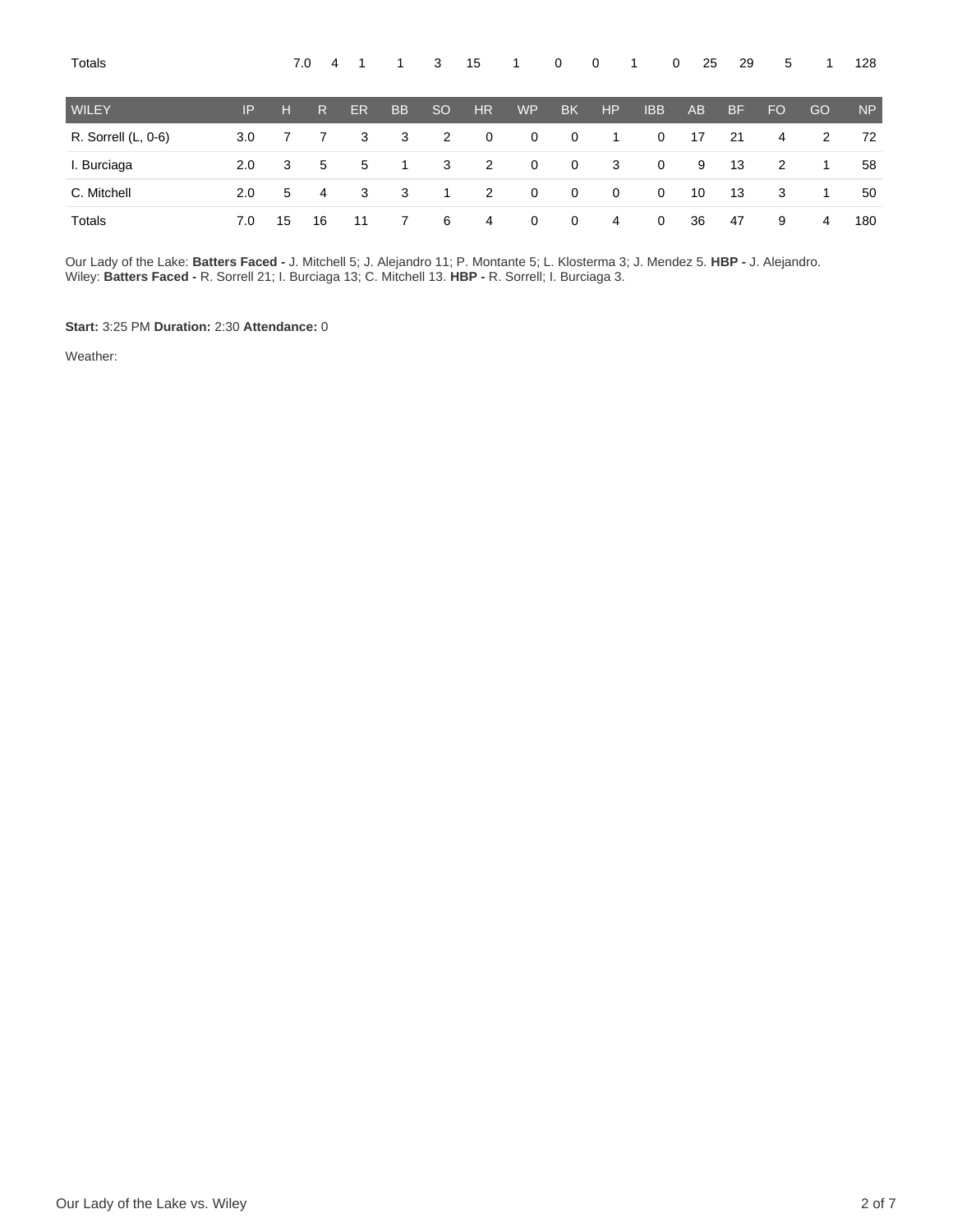# **Scoring Summary**

| <b>INNINGS</b>                          | <b>PLAY</b>                                                                                                                            | $V - H$  |
|-----------------------------------------|----------------------------------------------------------------------------------------------------------------------------------------|----------|
| Our Lady Of The Lake<br>1st             | F. Martinez walked; J. Montejano advanced to third; R. Arredondo scored on a passed ball, unearned.                                    | $1 - 0$  |
| Our Lady Of The Lake<br>1st             | M. Klar reached first on an error by 2b; F. Martinez advanced to second; J. Montejano scored, unearned.                                | $2 - 0$  |
| Our Lady Of The Lake<br>1st             | B. Betancour singled to right field, advanced to second on an error by 1b; M. Klar advanced to third; F. Martinez scored,<br>unearned. | $3 - 0$  |
| Our Lady Of The Lake<br>1st             | T. Vivier singled to left field, RBI; B. Betancour advanced to third; M. Klar scored, unearned.                                        | $4 - 0$  |
| Our Lady Of The Lake<br>2 <sub>nd</sub> | M. Klar doubled to left center, 2 RBI; Ortega II scored; J. Montejano scored.                                                          | $6 - 0$  |
| Our Lady Of The Lake<br>2 <sub>nd</sub> | Ju. Smith doubled to left field, RBI; B. Betancour advanced to second, out at third If to ss to 3b; M. Klar scored.                    | $7 - 0$  |
| Our Lady Of The Lake<br>4th             | Ja. Smith singled to left field, 2 RBI; T. Vivier advanced to second; B. Betancour scored; M. Klar scored.                             | $9 - 0$  |
| Our Lady Of The Lake<br>5th             | J. Mitchell homered to right field, 2 RBI; J. Montejano scored.                                                                        | $11 - 0$ |
| Our Lady Of The Lake<br>5th             | F. Martinez homered to left field, RBI.                                                                                                | $12 - 0$ |
| Wiley<br>5th                            | J. Rosales homered to center field, RBI.                                                                                               | $12 - 1$ |
| Our Lady Of The Lake<br>6th             | Ju. Smith homered to left center, RBI.                                                                                                 | $13 - 1$ |
| Our Lady Of The Lake<br>6th             | N. Rodriguez homered to right center, RBI.                                                                                             | $14 - 1$ |
| Our Lady Of The Lake<br>6th             | S. Ledezma singled, out at second cf to 2b, RBI; D. Perez-Pad scored.                                                                  | $15 - 1$ |
| Our Lady Of The Lake<br>7th             | N. Rodriguez grounded out to 3b, RBI; P. Trevino scored, unearned.                                                                     | $16 - 1$ |

# **All Plays**

## **Our Lady of the Lake Top of 1st Inning**

R. Arredondo singled to center field.

J. Montejano reached first on an error by 3b, advanced to second; R. Arredondo advanced to third.

J. Mitchell struck out swinging. (1 out)

**F. Martinez walked; J. Montejano advanced to third; R. Arredondo scored on a passed ball, unearned.**

**M. Klar reached first on an error by 2b; F. Martinez advanced to second; J. Montejano scored, unearned.**

**B. Betancour singled to right field, advanced to second on an error by 1b; M. Klar advanced to third; F. Martinez scored, unearned.**

**T. Vivier singled to left field, RBI; B. Betancour advanced to third; M. Klar scored, unearned.**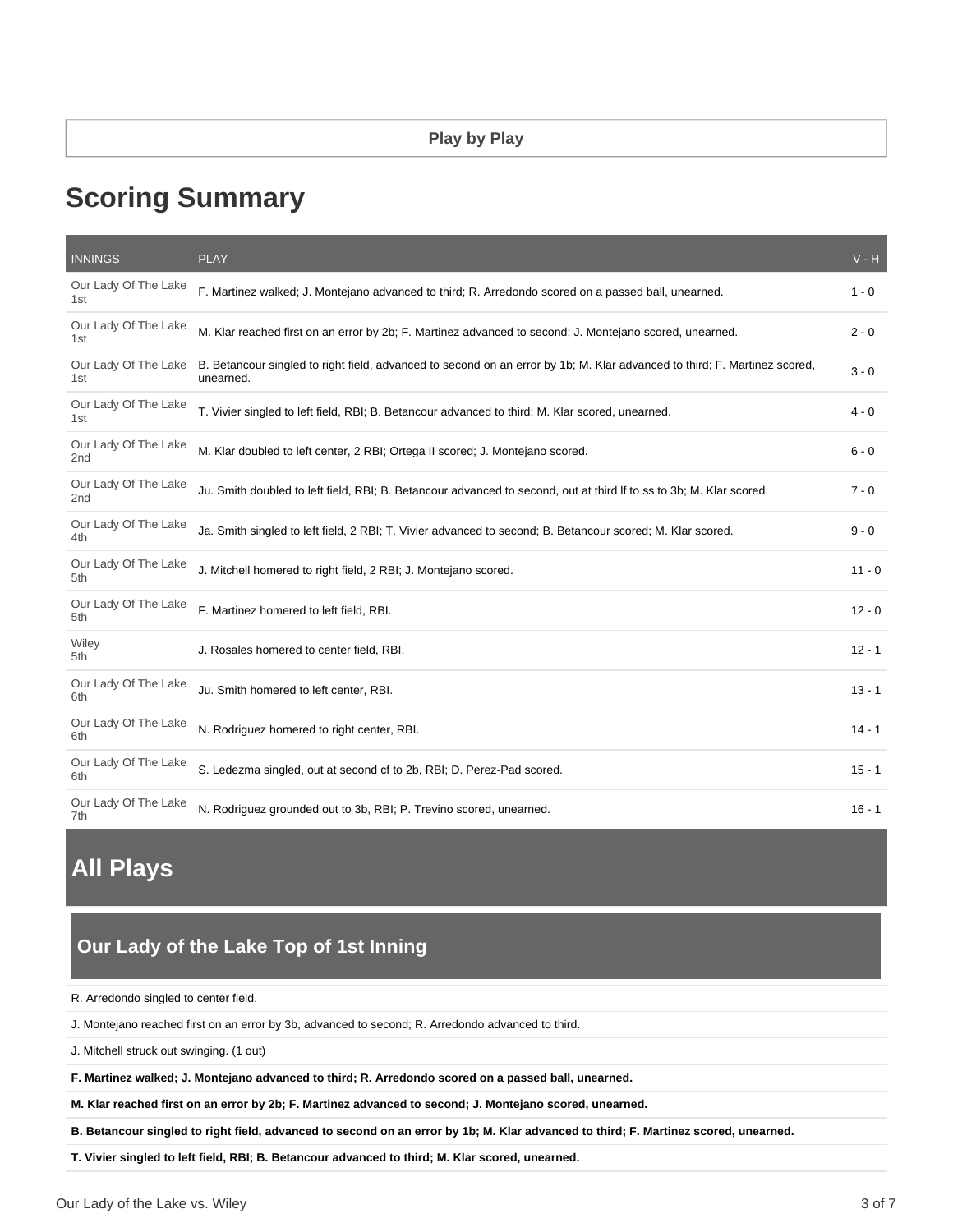#### T. Vivier advanced to second on a passed ball.

Ju. Smith struck out swinging. (2 out)

Ja. Smith walked.

R. Arredondo grounded out to 2b. (3 out)

**Inning Summary: 4 Runs , 3 Hits , 2 Errors , 3 LOB**

# **Wiley Bottom of 1st Inning**

J. Rosales grounded out to 1b unassisted. (1 out)

J. Perez singled to center field.

A. Mendoza singled to right field; J. Perez advanced to third.

T. Ansley struck out looking. (2 out)

A. Mendoza stole second.

Everson II struck out swinging. (3 out)

**Inning Summary: 0 Runs , 2 Hits , 0 Errors , 2 LOB**

### **Our Lady of the Lake Top of 2nd Inning**

J. Montejano doubled to left field.

J. Mitchell hit by pitch.

Ortega II pinch ran for J. Mitchell.

Ortega II advanced to second; J. Montejano advanced to third on a passed ball.

F. Martinez grounded out to 3b. (1 out)

**M. Klar doubled to left center, 2 RBI; Ortega II scored; J. Montejano scored.**

B. Betancour walked.

T. Vivier popped up to 2b. (2 out)

**Ju. Smith doubled to left field, RBI; B. Betancour advanced to second, out at third lf to ss to 3b; M. Klar scored.**

**Inning Summary: 3 Runs , 3 Hits , 0 Errors , 1 LOB**

#### **Wiley Bottom of 2nd Inning**

J. Mitchell to p for Ortega II.

J. Mitchell to dh.

J. Alejandro to p.

C. Chilek flied out to rf. (1 out)

Thompson IV walked.

T. Wallace struck out swinging. (2 out)

B. Garrett hit by pitch; Thompson IV advanced to second.

J. Rosales struck out looking. (3 out)

**Inning Summary: 0 Runs , 0 Hits , 0 Errors , 2 LOB**

#### **Our Lady of the Lake Top of 3rd Inning**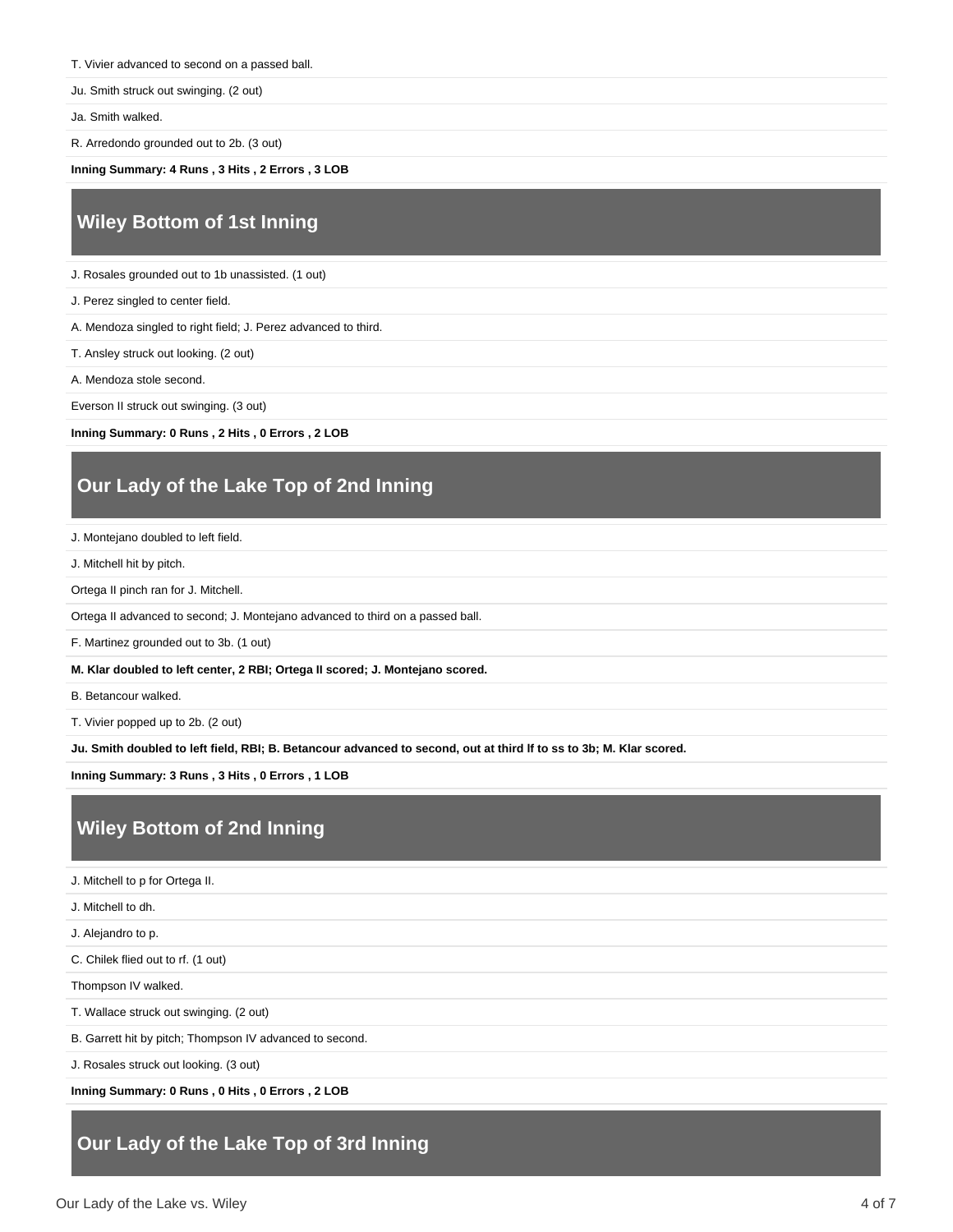Ja. Smith flied out to cf. (1 out)

R. Arredondo doubled to center field.

J. Montejano flied out to cf; R. Arredondo advanced to third. (2 out)

J. Mitchell lined out to 2b. (3 out)

**Inning Summary: 0 Runs , 1 Hits , 0 Errors , 1 LOB**

#### **Wiley Bottom of 3rd Inning**

J. Perez struck out swinging. (1 out)

A. Mendoza struck out looking. (2 out)

T. Ansley struck out looking. (3 out)

**Inning Summary: 0 Runs , 0 Hits , 0 Errors , 0 LOB**

### **Our Lady of the Lake Top of 4th Inning**

I. Burciaga to p for R. Sorrell.

F. Martinez hit by pitch.

M. Klar hit by pitch; F. Martinez advanced to second.

B. Betancour reached on a fielder's choice; M. Klar advanced to second; F. Martinez out at third 3b unassisted.

T. Vivier hit by pitch; B. Betancour advanced to second; M. Klar advanced to third.

Ju. Smith struck out swinging. (2 out)

**Ja. Smith singled to left field, 2 RBI; T. Vivier advanced to second; B. Betancour scored; M. Klar scored.**

R. Arredondo flied out to rf. (3 out)

**Inning Summary: 2 Runs , 1 Hits , 0 Errors , 2 LOB**

#### **Wiley Bottom of 4th Inning**

C. Martinez to ss for T. Vivier.

N. Rodriguez to cf for R. Arredondo.

Everson II flied out to cf. (1 out)

C. Chilek flied out to cf. (2 out)

Thompson IV popped up to 2b. (3 out)

**Inning Summary: 0 Runs , 0 Hits , 0 Errors , 0 LOB**

#### **Our Lady of the Lake Top of 5th Inning**

D. Cox to 3b for T. Ansley.

J. Montejano walked.

J. Montejano stole second, advanced to third on a throwing error by c.

**J. Mitchell homered to right field, 2 RBI; J. Montejano scored.**

#### **F. Martinez homered to left field, RBI.**

M. Klar struck out swinging. (1 out)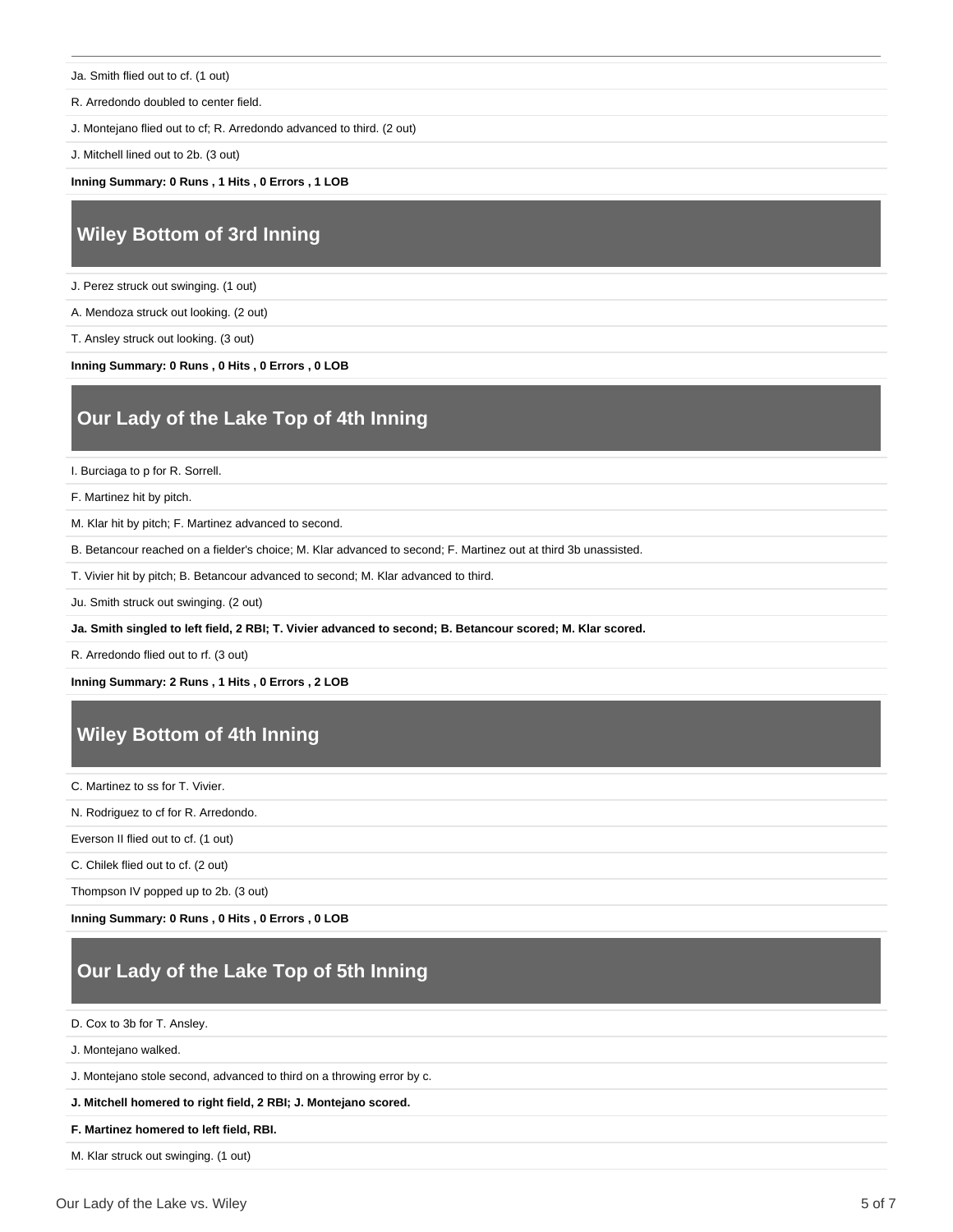C. Martinez struck out swinging. (3 out)

**Inning Summary: 3 Runs , 2 Hits , 1 Errors , 0 LOB**

#### **Wiley Bottom of 5th Inning**

P. Montante to p for J. Alejandro.

H. Rogerio to 1b for F. Martinez.

D. Perez-Pad to 2b for J. Montejano.

Ortega II to rf for B. Betancour.

T. Wallace struck out looking. (1 out)

B. Garrett struck out swinging. (2 out)

#### **J. Rosales homered to center field, RBI.**

J. Perez walked.

J. Perez advanced to second on a passed ball.

A. Mendoza struck out looking. (3 out)

**Inning Summary: 1 Runs , 1 Hits , 0 Errors , 1 LOB**

#### **Our Lady of the Lake Top of 6th Inning**

C. Mitchell to p for I. Burciaga.

**Ju. Smith homered to left center, RBI.**

Ja. Smith flied out to cf. (1 out)

**N. Rodriguez homered to right center, RBI.**

D. Perez-Pad doubled to left field.

S. Ledezma pinch hit for J. Mitchell.

**S. Ledezma singled, out at second cf to 2b, RBI; D. Perez-Pad scored.**

H. Rogerio walked.

M. Klar doubled to left field; H. Rogerio advanced to third.

Ortega II flied out to ss. (3 out)

**Inning Summary: 3 Runs , 5 Hits , 0 Errors , 2 LOB**

#### **Wiley Bottom of 6th Inning**

L. Klosterma to p for P. Montante.

T. Ansley pinch hit for D. Cox.

T. Ansley struck out swinging. (1 out)

Everson II struck out looking. (2 out)

C. Chilek struck out looking. (3 out)

**Inning Summary: 0 Runs , 0 Hits , 0 Errors , 0 LOB**

#### **Our Lady of the Lake Top of 7th Inning**